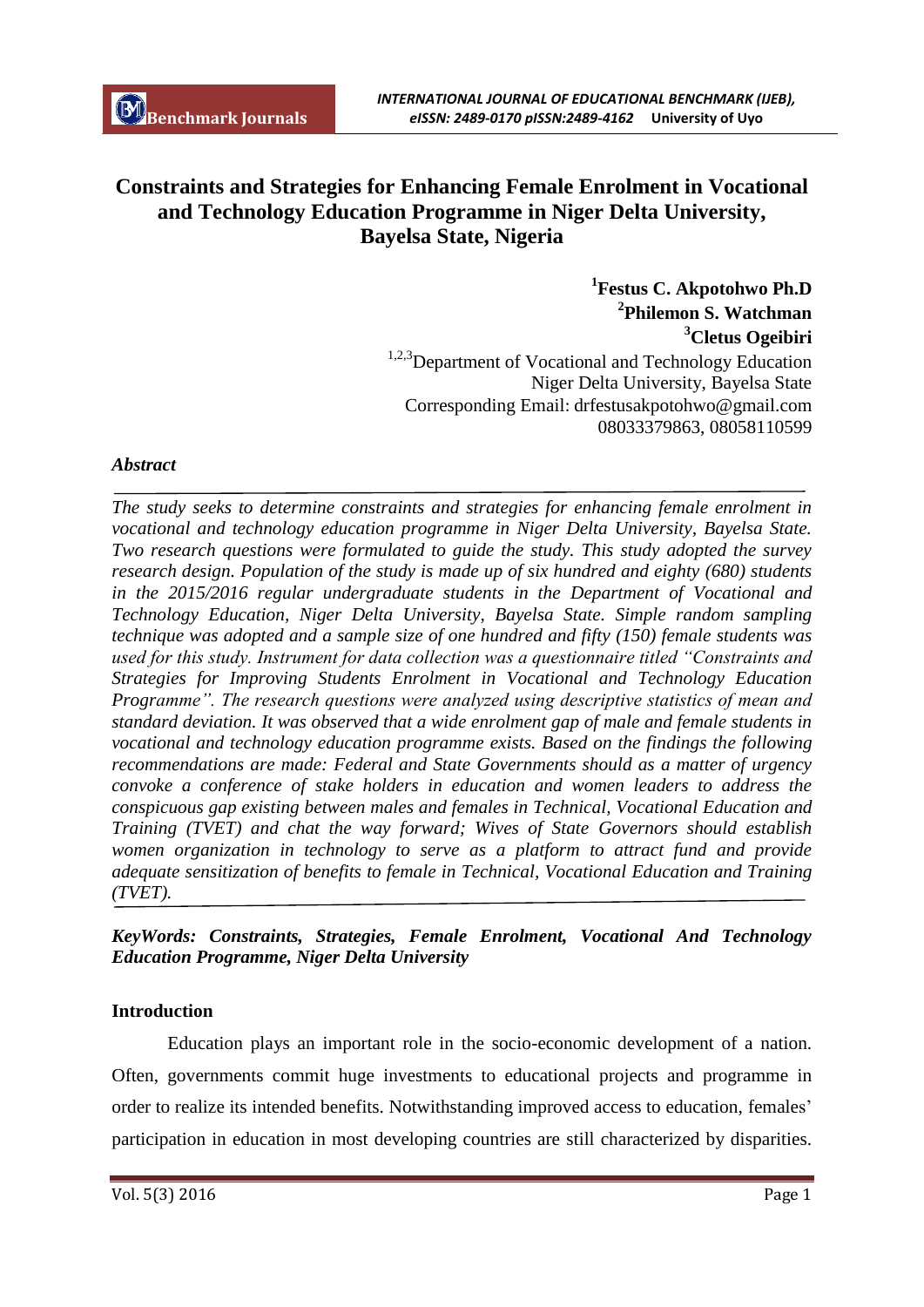There has been gender disparity against females. Females have less access (opportunities) to education in Nigeria as compared to males. Females in the context of this study denote girls and women. As observed by Robert, (2005) and Okeke, (2002), fewer girls enroll and complete their education than boys.

Education in the opinions of Igbinedion and Ojeaga (2012) is a veritable means of progress for nations and individuals. Also, Okebukola (2012) aligning with the views of Igbinedion and Ojeaga, opined that education is a process of updating the knowledge and skills of the individual that will be useful to himself or herself and to the community.

Consequently, Technical and Vocational Education (TVE) is used as a comprehensive term referring to those aspects of the educational process involving in addition to general education, the study of technologies, related sciences, and the acquisition of practical skills, attitudes understanding and knowledge relating to occupations in various sectors of economic and social life (UNESCO & ILO, 2002).

Furthermore, Okeke (2005) citing Aina (2006) opined that since the introduction of technical and vocational education in Nigeria educational system some years ago, participation in technical and vocational education programmes has remained low. More so, Yakubu (2006) reported that the total enrolment figure into technical and vocational education programmes in Nigeria as at year 2006 was less than three percent (3%). He further stated that, this figure in comparison with countries target about fifty percent (50%) participation in technical and vocational education. According to Ozioma (2011) the Federal Government wants technical education to occupy a prominent position in our schools; Nigerian schools pay little or no attention to technical education, teachers and students seem not to understand what it is all about and consequently develop some contempt and aversion for technical courses and subjects, teachers, and students now makes technical education to be unhealthy. However, many of the occupation and trades in technical education are regarded as ignoble and unbecoming, an average Nigerian parents does not want their son or daughter to earn a living as a full time farmer, plumber, brick/block layer, carpenter and automotor mechanic. For many Nigerians, these trades are for the poor and underprivileged (Ozioma, 2011).

The factors affecting participation of females in technical and vocational education programmes according to Ayonmike (2010); Igbinedion and Ojeaga (2012) are poor societal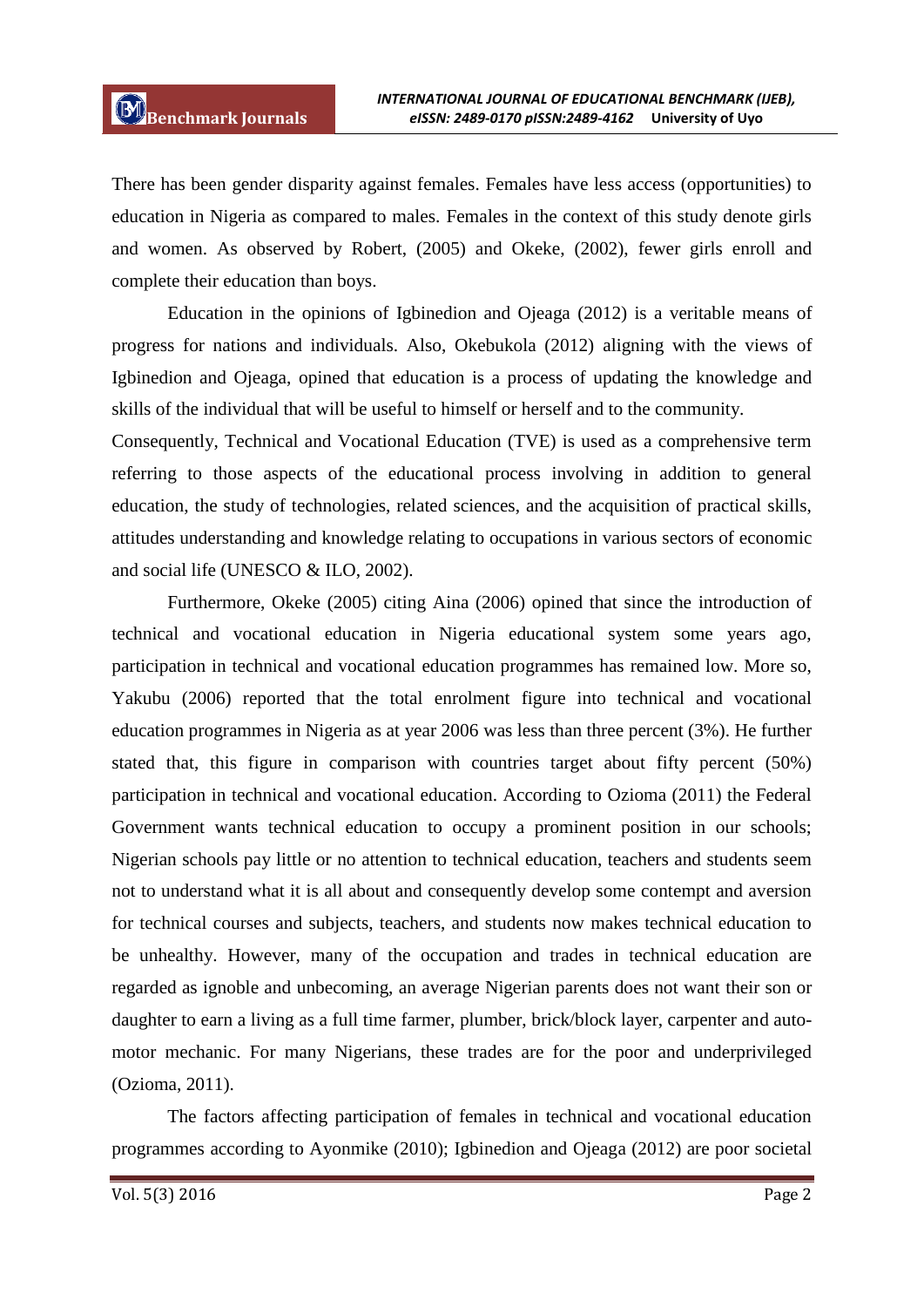perception, poor entry level, lack of recognition and discrimination against graduates of technical vocational education (TVE). According to Ediagbonya, Agbaje and Suberu (2012) posited that the inadequacies of facilities/infrastructural materials, qualified teachers and career counselors have equally not helped out in boosting participation of female in technical and vocational programmes. Furthermore, researches by Olaitan (1992), Amaewhule (2000), Oranu (2003) Aina (2006), Hubert (2006), and Yakubu (2006) identified the major factors affecting participation of female in technical and vocational education to include among others; low societal estimation of technical and vocational education as education for lowest class people education for last resort, for people of low intelligent quotient (IQ), low achievers and low status occupation as well as lack of career awareness in technical and vocational education.

## **Statement of the Problem:**

The participation of female in vocational and technical education programmes in Nigeria institutions is very poor when compared to enrollment in general education programmes (Olaitan, 1992; Amaewhule, 2000; Oranu, 2003; Aina, 2006; Hubert, 2006; & Yakubu, 2006). Despite successive governments' efforts directed at improving Technical Education at all levels to make vocational and technical education attractive and sellable, gender gap still exist. Therefore, this study is set out to identify constraints and strategies for improving female enrolment in vocational and technology education programme in Niger Delta University, Bayelsa State.

### **Purpose of the Study:**

The study seeks to identify;

- i. The constraints on female enrolment in vocational and technology education programme in Niger Delta University, Bayelsa state.
- ii. The strategies to be adopted to enhance females' enrolment in vocational and technology education programme in Niger Delta University, Bayelsa state.

### **Research Questions**

The following research questions were formulated to guide the study;

i. What are the constraints on female enrolment in vocational and technology education programme in Niger Delta University, Bayelsa state?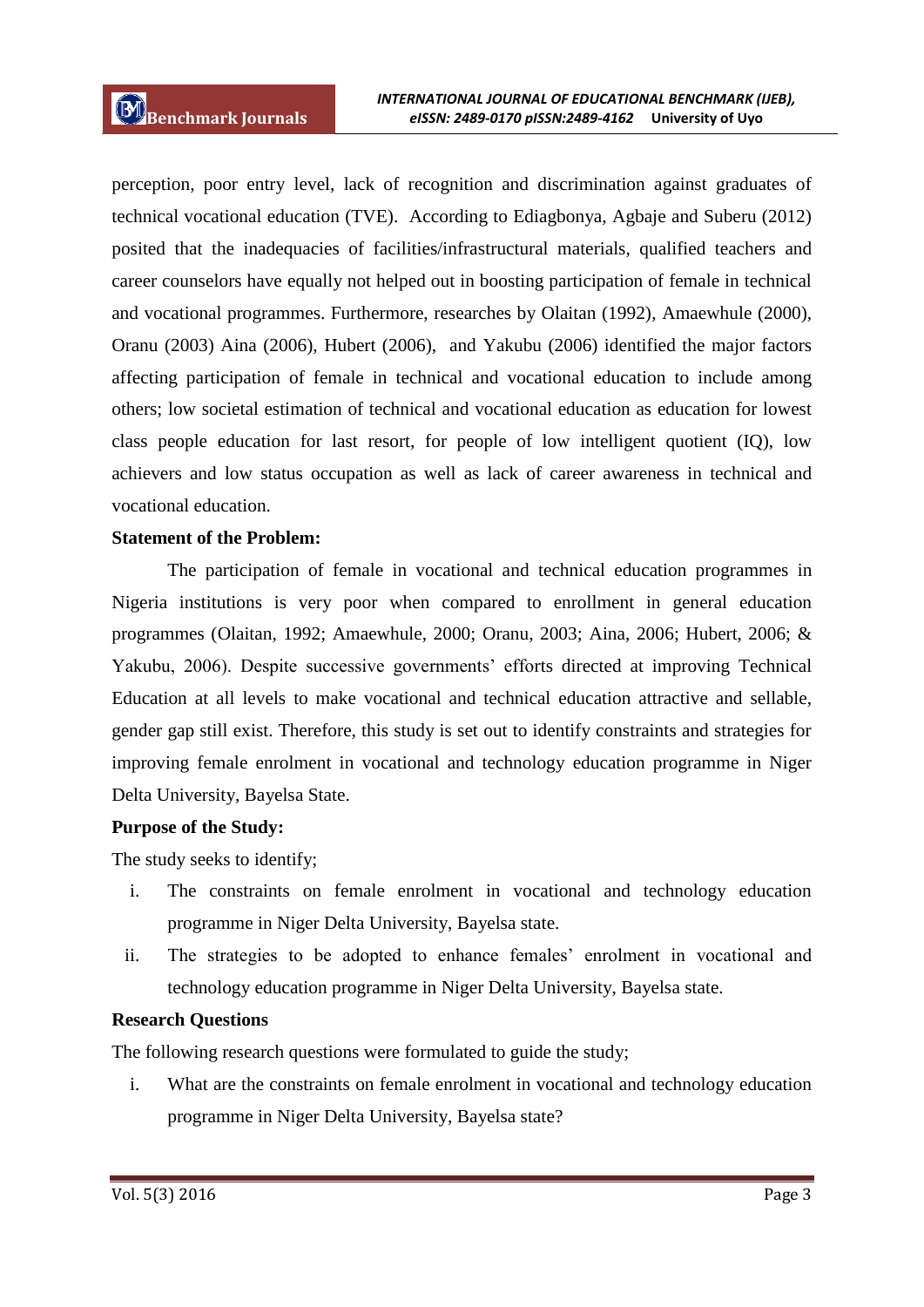ii. What are strategies to be adopted to enhance females' enrolment in vocational and technology education programme in Niger Delta University, Bayelsa state?

### **Methodology:**

This study adopted the survey research design. Population of the study is made up of six hundred and eighty (680) students in the 2015/2016 regular undergraduate students in the Department of Vocational and Technology Education, Niger Delta University, Bayelsa State. The simple random sampling technique was adopted and a sample size of one hundred and fifty (150) female students was used for this study. Instrument for data collection was a questionnaire titled "Constraints and Strategies for Improving Students Enrolment in Vocational and Technology Education Programme". The questionnaire is on four point scale of Strongly Agree (SA), Agree (A), Strongly Disagree (SD), and Disagree (D) with a corresponding weight of 4, 3, 2, and 1 respectively. The questionnaire was faced validated by three experts in measurement and evaluation in the department teacher education, Niger Delta University, Bayelsa State and possible corrections were made as directed by the experts.

The questionnaires were administered to twenty (20) students of the department who were not part of the sample under study. The Cronbach Alpha was used to ascertain the reliability using test-retest method which yields 0.71. This result implies that the instrument is reliable. The researcher administered the questionnaires on the students and collected the questionnaires on the spot which yield a hundred percent return rate. The mean and standard deviation was used to analyze data for the research questions. However, the decision point was 2.50. This implies that any response with 2.50 and above is regarded as agreed, while mean response below2.50 is regarded as disagreed.

#### **Presentation of Results**

#### **Research question 1**

What are the constraints on female enrolment in vocational and technology education programme in Niger Delta University, Bayelsa State?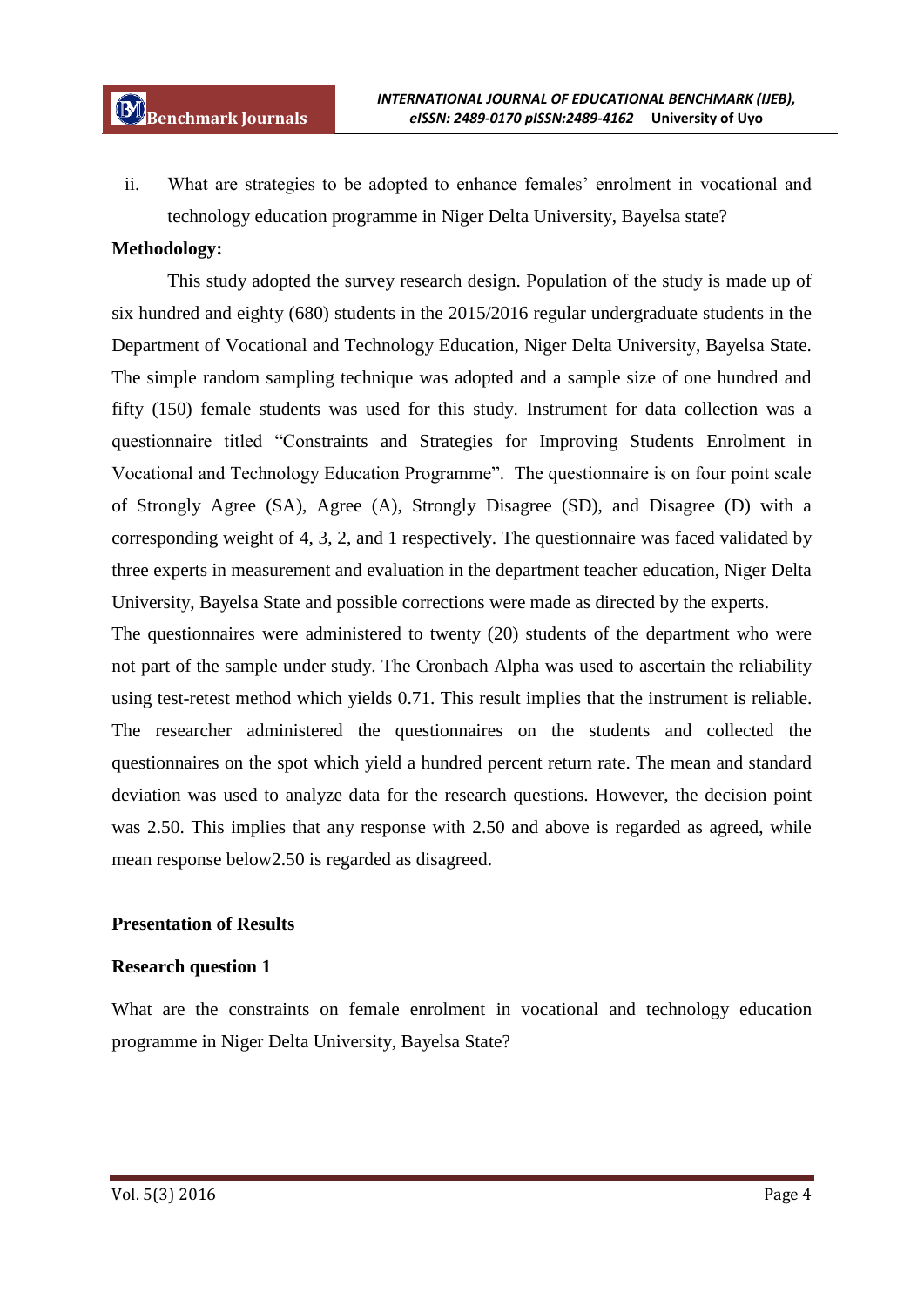| S/N | госинонин ини теснионогу еаисинон ргоггиште т тугет Деши Оннустыу, Биуеви Биие.<br>Constraints | X    | S.D  | Remarks |
|-----|------------------------------------------------------------------------------------------------|------|------|---------|
| 1.  | Lack of female teachers                                                                        | 3.63 | 0.53 | Agreed  |
| 2.  | Peer group influence to follow the status quo such as early 3.36                               |      | 0.66 | Agreed  |
|     | marriage                                                                                       |      |      |         |
| 3.  | Lack of appropriate vocational guidance and career counseling                                  | 3.47 | 0.59 | Agreed  |
| 4.  | Situational challenge such as lack of partner's support                                        | 3.28 | 0.75 | Agreed  |
| 5.  | Security challenges in Amassoma community                                                      | 3.34 | 0.64 | Agreed  |
| 6.  | Parental perceptions of costs/benefits of educating girls                                      | 2.89 | 0.97 | Agreed  |
| 7.  | absence of female role models                                                                  | 2.92 | 0.90 | Agreed  |
| 8.  | Poor training and retraining programme for vocational technical                                | 3.37 | 0.75 | Agreed  |
|     | education teachers and instructors                                                             |      |      |         |

**Table 1:** *Mean responses of the respondents on constraints on female enrolment in vocational and technology education programme in Niger Delta University, Bayelsa State.*

Data presented in Table 1 shows that the respondents agreed on all the items as constraints on female enrolment in vocational and technology programme in Niger Delta University, Bayelsa State. The mean values range from 2.89-3.63 and standard deviation of 0.53 – 0.97 which indicates that the respondents were close together in their responses.

## **Research question 2**

What are the strategies to be adopted to enhance female enrolment in vocational and technology education programme in Niger Delta University, Bayelsa State?

**Table 2:** *Mean responses of the respondents on strategies for enhancing female enrolment in vocational and technology education programme in Niger Delta University, Bayelsa State***.**

| S/N | <b>Strategies</b>                                                     | S.D  | Remarks |
|-----|-----------------------------------------------------------------------|------|---------|
| 1.  | Establishment of formal and non-formal female skill acquisition 3.34  | 0.64 | Agreed  |
|     | centres                                                               |      |         |
| 2.  | Employment of female trainers from other states to serve as role 2.89 | 0.97 | Agreed  |
|     | models                                                                |      |         |
| 3.  | practicing female 2.92<br>environment for<br>conducive<br>Creating    | 0.90 | Agreed  |
|     | entrepreneurs to transact their businesses                            |      |         |
| 5.  | Advocacy by government and policy makers for implementation 3.37      | 0.75 | Agreed  |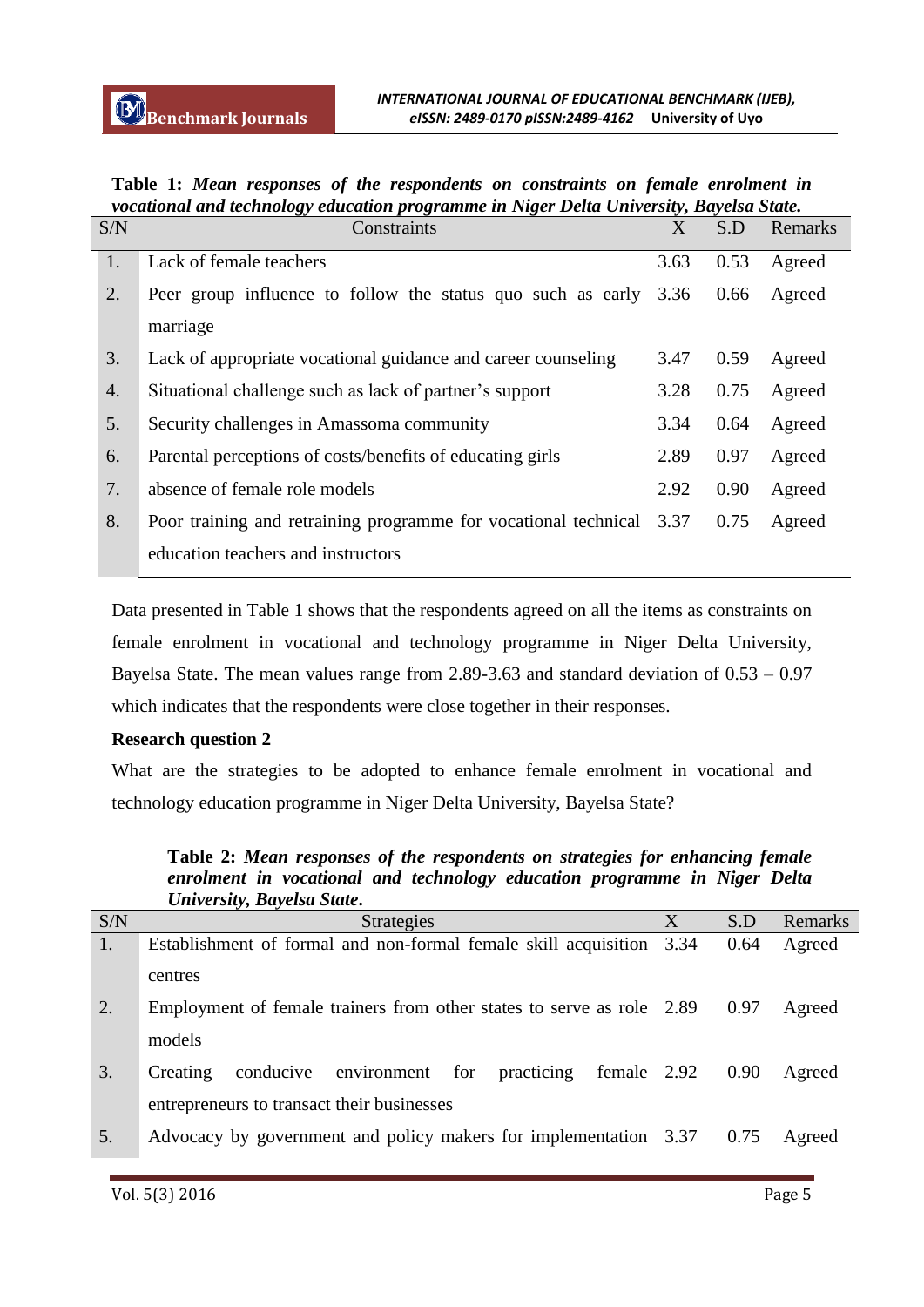of females oriented Technical and Vocational programme

- 6. Career guidance and counseling on Technical and Vocational programme be provided to all female students 0.66 Agreed
- 7. Implementation of the affirmative policies in favour of females, especially with admission, employment and appointment 0.59 Agreed
- 8. Promoting synergy between girls' education and poverty alleviation programme 0.75 Agreed

Data presented in Table 2 shows that the respondents agreed on all the items as strategies for enhancing female enrolment in vocational and technology programme in Niger Delta University, Bayelsa State. The mean values range from 2.89- 3.63 and standard deviation of 0.53–0.97 which indicates that the respondents were close together in their responses.

#### **Discussion**

In Table 1, it was found that there are constraints on enhancing female enrolment in vocational and technology education programme in Niger Delta University, Bayelsa State. Some of these constraints include; Lack of female teachers, absence of female role models, Peer group influence to follow the status quo such as early marriage, Lack of appropriate vocational guidance and career counseling, Situational challenge such as family commitments, lack of partner's support, Poor training and retraining programme for vocational technical education teachers and instructors. This is in agreement with Evans (1995) and United Nations Children Education Fund (UNICEF) (2002) that female in TVET can only be enhanced through tackling all these challenges.

The findings presented in Table 2 show the strategies that would enhance female enrolment in vocational and technology programmes in Niger Delta University, Bayelsa State. The respondents agreed with all the strategies identified. This is in line with Obaji (2005) that raising national awareness on girl child education and commitment by government and stakeholders to female enhanced TVET programme through advocacy and sensitization of policy makers at all levels, parents, school authorities, other leaders and girls themselves among others would enhance the enrolment of females in vocational and technology education programme in Niger Delta University, Bayelsa State.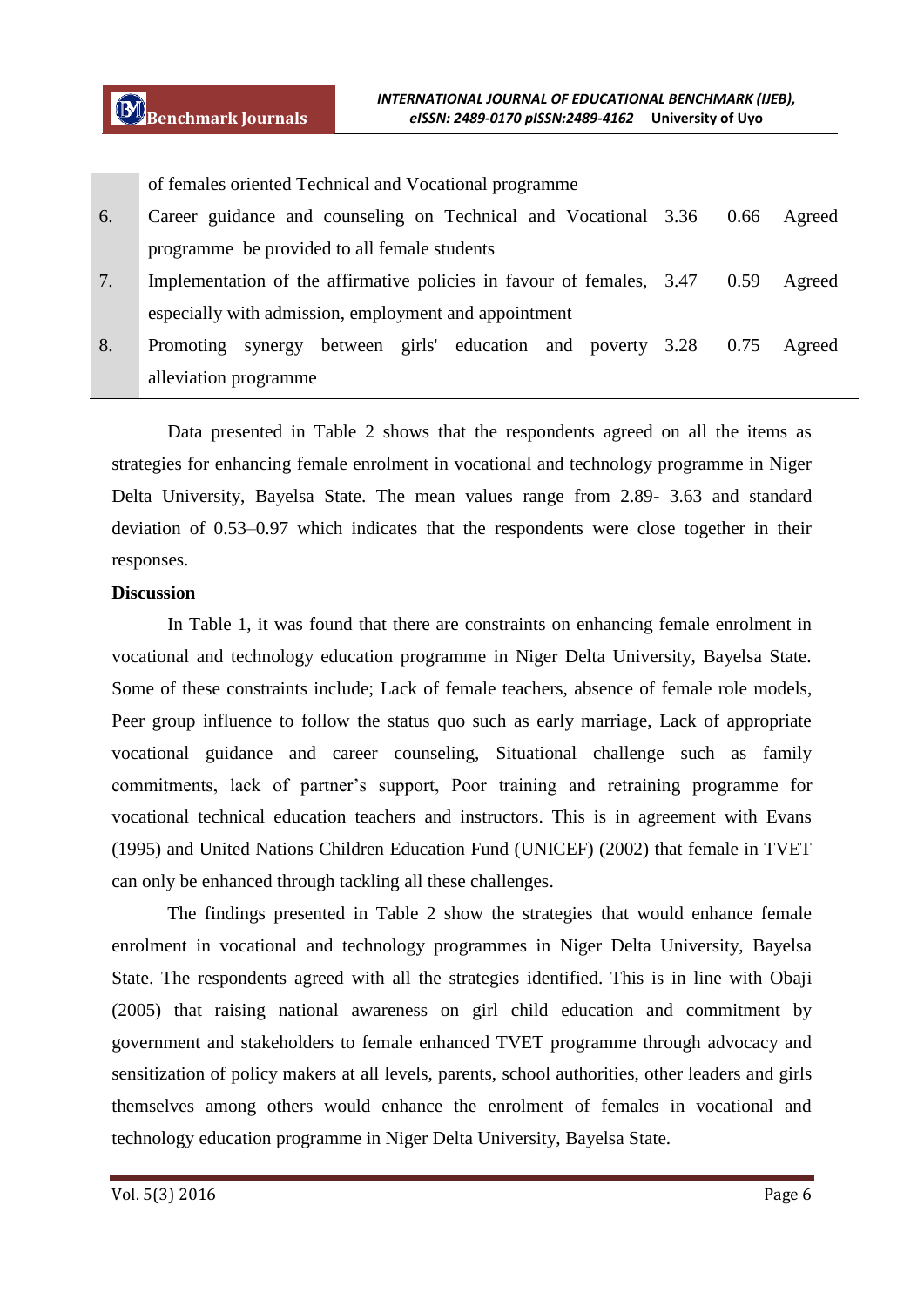### **Conclusions and Recommendations**

Based on the findings of the study, it was concluded that there was still a lot to be done by government and other stakeholders to enhance female enrolment in vocational and technology education programme in Niger Delta University, Bayelsa State. Based on the findings the following recommendations are made:

- 1. Federal and State Government should as a matter of urgency convoke a conference of stake holders in education and women leaders to address the conspicuous gap existing between males and females in Technical, Vocational Education and Training (TVET) and chat the way forward.
- 2. Wives of State governors should establish women organization in technology to serve as a platform to attract fund and provide adequate sensitization of benefits to female in Technical, Vocational Education and Training (TVET).
- 3. Money should be earmarked by Federal and State Government and other stakeholders in education and technological development to ensure effective running of female in TVET programme.
- 4. Implementation of the affirmative action policies should be done in favour of females, especially when it has to do with admission, employment, appointment and other incentives.

### **References**

- Aina, O. (2006). Technical and vocational education (TVET) in Nigeria: The way forward. Paper Presented at ETF Zonal Sanitization Workshops on the Importance of Technical and Vocational Education in Nigeria.
- Amaewhule, W. (2000). An introduction to vocational education and administration. Ibadan, Nigeria: Spring Field Publishers. *Journal of Education and Human Development, Vol. 3(3),45-57*
- Anyakoha, E.U. (2009). *Developing Research Skills: Concept and Conceptual Framework*. Nsukka: Great AP Express Publishers Ltd.
- Ayonmike, C.S. (2010).Demographic challenges and female participation in technical education. *Journal of Technical Technology and Vocational Educators (JOTTAVE) 1(1):25-35.*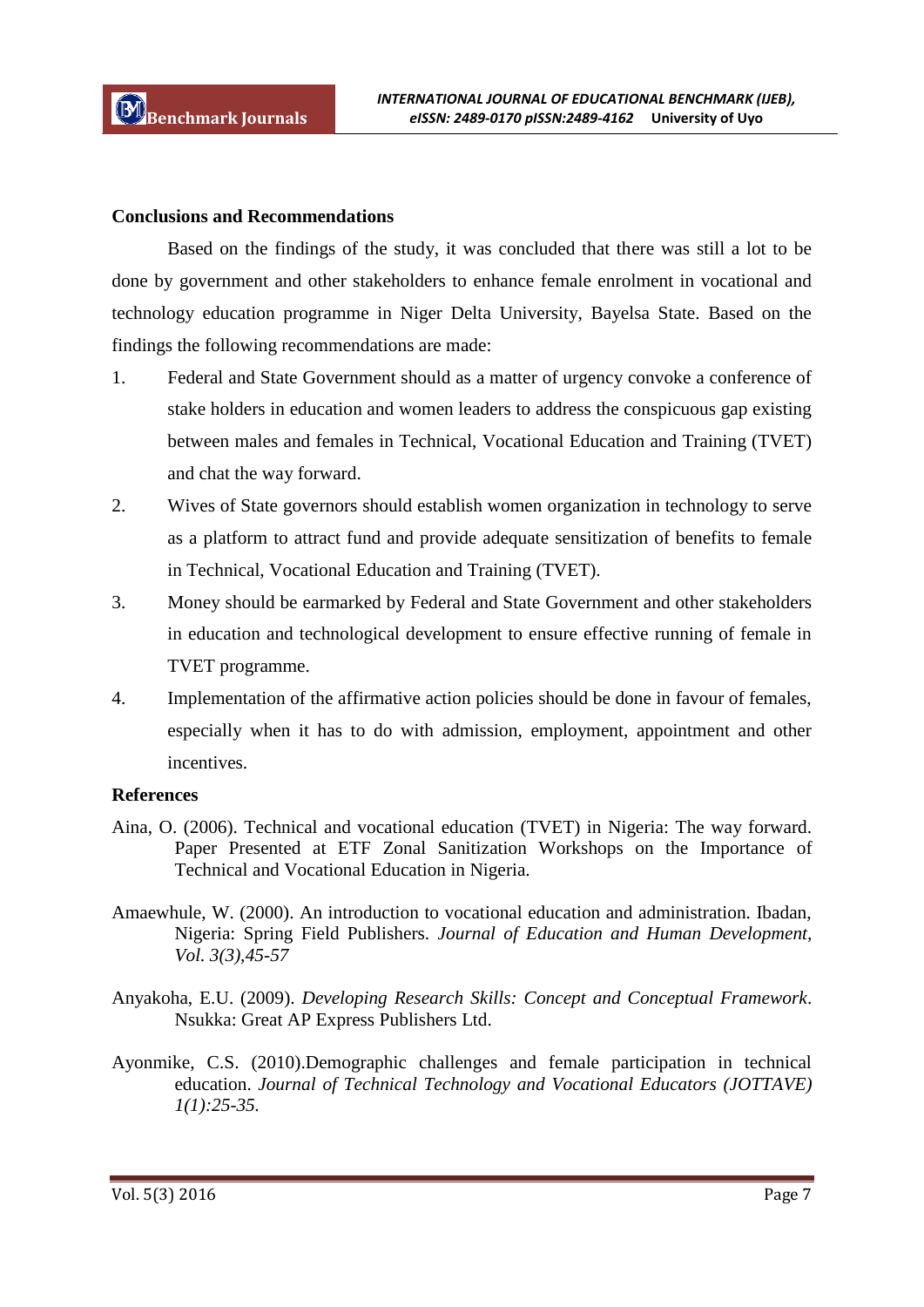- Ediagbonya, K, Agbaje, M. & Suberu, A. K. (2012). *Analysis of factors influencing business education students' enrolment pattern in N.C.E. programme in Federal college of education,*
- Evans, K. and W. Heinz. (1993). Studying forms of transition: methodological innovation in a cross-national study of youth transition and labour market entry. *Comparative Education 30.*
- Evans, T. and B. King. (1991). *Beyond the text: contemporary writing on distance education*. Deakin University Press, Victoria, Australia.
- FRN (2004). *National policy on education* (Revised Edition). Lagos: NERDC Press.
- Igbinedion,V.I. & Ojeaga,I.I. (2012). Use of career education and occupation information services in boosting enrollment into vocational and technical education programmes in Nigeria. *International Education Studies. 5(4).59-73*
- Okebukola, P. (2012) *Education, human security and entrepreneurship*. 7th Convocation Lecture of Delta State University, Abraka. University Printing Press.
- Okeke, B.C. (2005). Enhancing enrollment in vocational programmes in colleges of education in Delta State: perception of academic staff. *International Journal of Educational Research and Development. 1 (1).60-74*
- Olaitan, S. O. (1992). Mechanisms for improving manpower production in vocational technical education in Nigeria. in E, U Anyakoha and R.N Oranu (Eds.) Vocational technical education and manpower development Nsukka: *Nigerian Vocational Association Publication.*
- Oranu, R.N (2003). Vocational and technical education in Nigeria. In R.P.S. Pillai (Ed) Strategies for producing new curriculum in West African. Geneva: UNESCO International Bureau of Education. *Retrieved 11th march, 2013 from http;//www.ibe.unesco.org/curriculum/Africa pdf.*
- Ozioma, C.A. (2011). Influential factors affecting the attitude of students towards vocational and technical subjects in secondary schools in South Eastern Nigeria. *Journal of Educational and Social Research. 1(2) 58-60*
- UNESCO & ILO (2002). Technical and vocational education and training for the twenty-first century. *Retrieved 11th March, 2013 from http://www.google.com.ng*
- UNESCO (1999). Scientific technical and vocational education of girls in Africa: section for science and technology education and section for technical and vocational education working document.